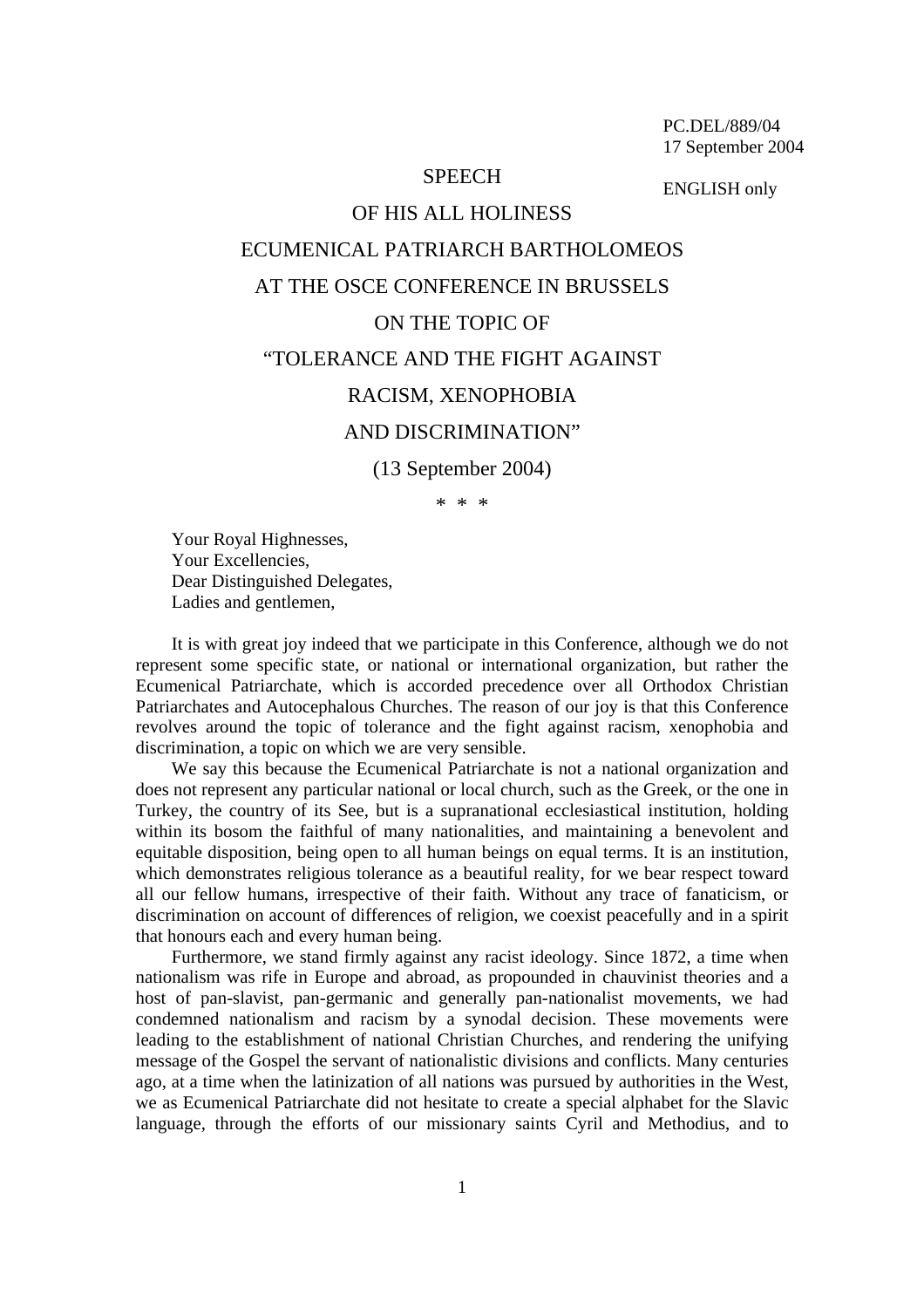translate our church service books, promoting the establishment of a new, non-Greek civilization: namely the civilization of the Slavs. We have always sought and still do, in each country indigenous leaders for the local Churches, and when they are found and/ or trained, we assign to them the responsibility of governing those Churches without any racist considerations or discrimination. History records a multitude of such instances, and the present reality confirms our position, even though nationalist tendencies may still exist amongst certain ecclesiastical figures, without of course our approval.

Quite recently, in 1976 to be exact, on the occasion of the IV Preconciliar Panorthodox Conference held in Geneva, we expressed the desire that the Orthodox Church should contribute to the upholding of the Christian ideals of peace, freedom, brotherhood and love amongst peoples and to the removal of racist discrimination so far as to the inter-religious cooperation, and through it to the abolishment of fanaticism of every kind and likewise to the reconciliation of all peoples and the prevalence of the ideals of freedom and peace in the world, for the benefit of modern humanity, regardless of race or religious conviction. This issue has occupied our thoughts and we have discussed means, through which the Orthodox Church would be able to contribute to the elimination of racism and the fanaticism that derives from it. For the extreme racism undoubtedly breeds or provokes religious fanaticism which in turn leads to the scourge of terrorism, which in our present era delivers its blows on humanity so tragically and extensively.

We are not afraid of strangers: on the contrary we cherish them. The application of the Apostolic words "Be not forgetful to entertain strangers" (Heb. 13,2) is our daily practice and has been so for centuries, without concessions to any form of discrimination.

Therefore, we consider the topic of your conference most familiar and dear to us and are pleased that humanity has progressed insofar as to put forth such a demand on behalf of all human beings, for what we have always been preaching, even though many have regarded it as utopian, is put forth by means of the present conference and by numerous other praiseworthy activities of the Organization for Security and Cooperation in Europe and of several other international Organizations and Agencies.

We have often expressed the view that all humans are equal both in spiritual terms and before the law, a view that is espoused by all sensible people, regardless of religious conviction, and have spoken repeatedly of the necessity that all should welcome the alterity of others and of their cultures, with all that such an attitude should entail.

With every given opportunity we emphasize that the minorities' religious rights have to be respected and that one of the most substantial amongst those rights involves the right of educating its staff members under the care of specially trained educators, for if this task is assigned to others, outside the Minority, there is the direct and real danger of gradually distorting the content of the Minority's religious tradition. That is in fact the reason why all the attempts that seek to distort peoples' religions try to gain access to their educational system and to exert their influence thereby.

Overstressing the racial origins for one, and mainly racism, as well as discrimination against the weaker minorities on the basis of racial, religious, linguistic or any other reasons, together with xenophobia, are ideologies and mental attitudes that are entirely opposed to the attitude, the convictions and the principles espoused by the Ecumenical Patriarchate, who is the main exponent of the Orthodox Church. The term "Ecumenical" seeks precisely to denote the acceptance of all people who live on our planet, our 'ecumene', as equal and equally acceptable.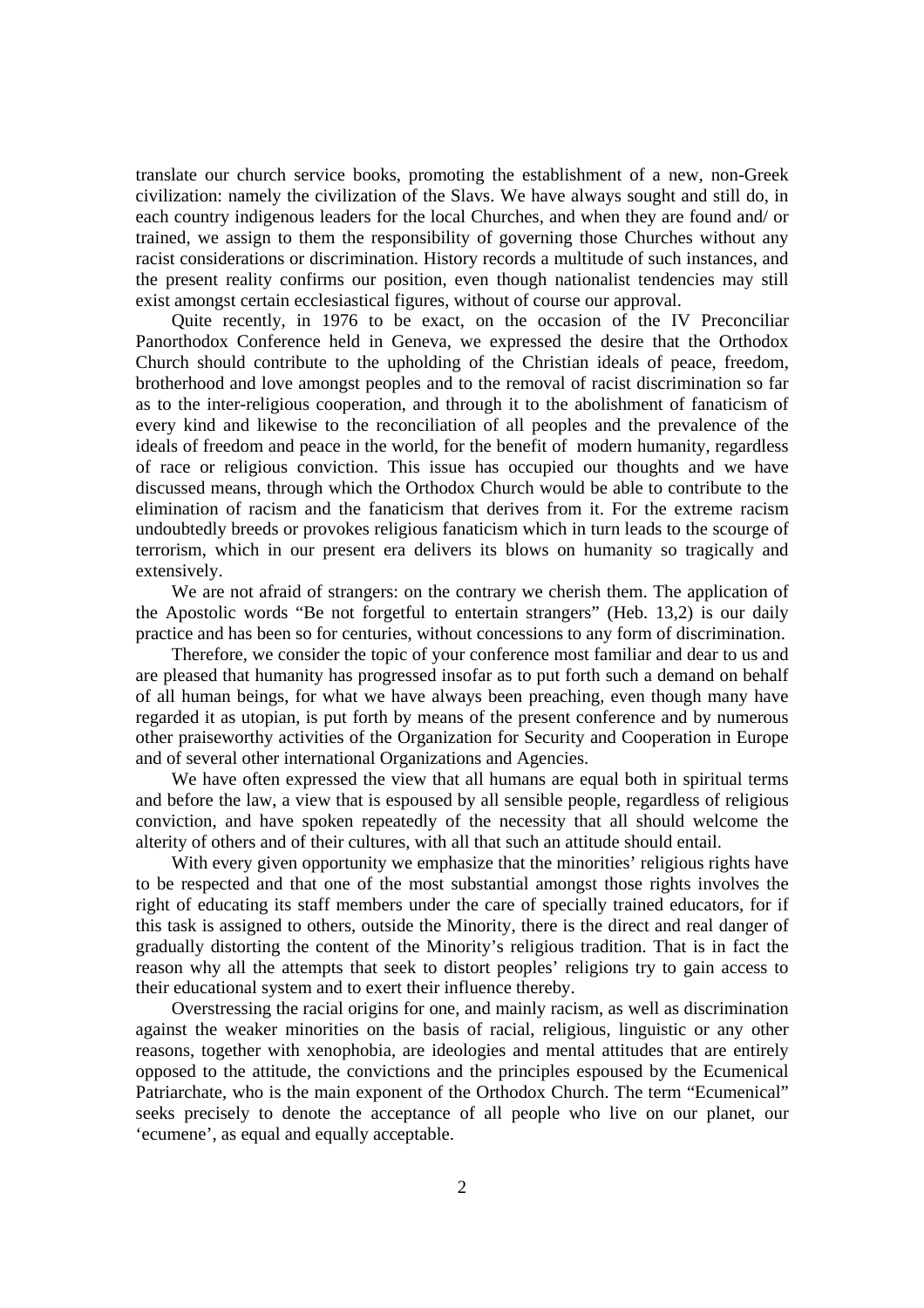Thus, from the Ecumenical Patriarchate –which is perhaps the very first institution that has historically been accorded with the title "Ecumenical" (VI century A.D.), denoting its universality, not in any sense of holding dominion over the world, but in the sense of accepting all human beings as equals - we feel profoundly moved as we address you, our wholehearted greetings and praises for your work.

We realize of course that there have been times and places when Christians did not live the Christian brotherhood of humanity, and that many times they tried to uphold their self-seeking discrimination against their fellow humans in the holy texts of their faith. However, those were but deviations from the right path, and grievous sins on the part of those who behaved in such a condemnable racist manner. Surely such censure cannot be levelled against healthy Christianity, which unequivocally condemns racism, discrimination and xenophobia.

Saint Paul, the Apostle himself while being of Jewish origin with a complete Jewish and Greek education, during the first period of his life at the time that he had not known Christ yet, was deeply intolerant and was persecuting the Church of Christ, under the influence of certain Jewish circles of the time. Once he came to know Christ, he overcame his nationalism and religious intolerance, and, due to his Hellenistic education, became sensible of the unity of humankind, and the equal love that God bears toward all human beings. From that time he declared the equality of all before God, which ought to become also the equality of all before one another. He is worthy of admiration for having conceived and expressed the profoundest tenets of Christianity regarding the brotherhood of humanity through pithy and unforgettable statements such as: "There is neither Jew nor Greek, there is neither slave nor free, there is neither male nor female: for ye are all one in Christ Jesus." (Gal.3,28).

Just a few simple words overturned all the discriminations between human beings of that time. That was immensely daring for his era, an era that recognized slavery as a lawful and morally correct institution, an era that regarded women as objects (*res*), an era when the prevalent attitude amongst Jews was that they were God's chosen people who had to keep themselves pure from any mingling with the society of the gentiles, an era also when other peoples strongly experienced a sense of their supremacy over all others, as was the case with the Roman citizens vis-à-vis all other nations.

The present conference is a fruit and an outcome of this declaration that was so revolutionary for its time, upsetting established order as it did. Of course not all of its participants are adherents of the religion preached by Apostle Paul, but we all rest assured that the principle he voiced in the words we quoted, stands true and indispensable for peaceful coexistence and progress of humankind.

Unfortunately, nationalism of all types and the racial discrimination based thereon, the oppressive measures often reaching to the extreme of eliminating minorities of various kinds, the discrimination based on religious considerations and oppression, the violations of prohibitions of religious conversion often carrying the death penalty, the extreme disadvantage at which women find themselves in many lands, all kinds of exploitation of children, xenophobia and the atrocities perpetrated wantonly against strangers for the sole reason that they differ from the majority inhabiting a given place, are all shameful and deplorable dark spots on our civilization: dark and shameful spots that the Organization for Security and Cooperation in Europe, in holding this conference, is commendably seeking to eliminate.